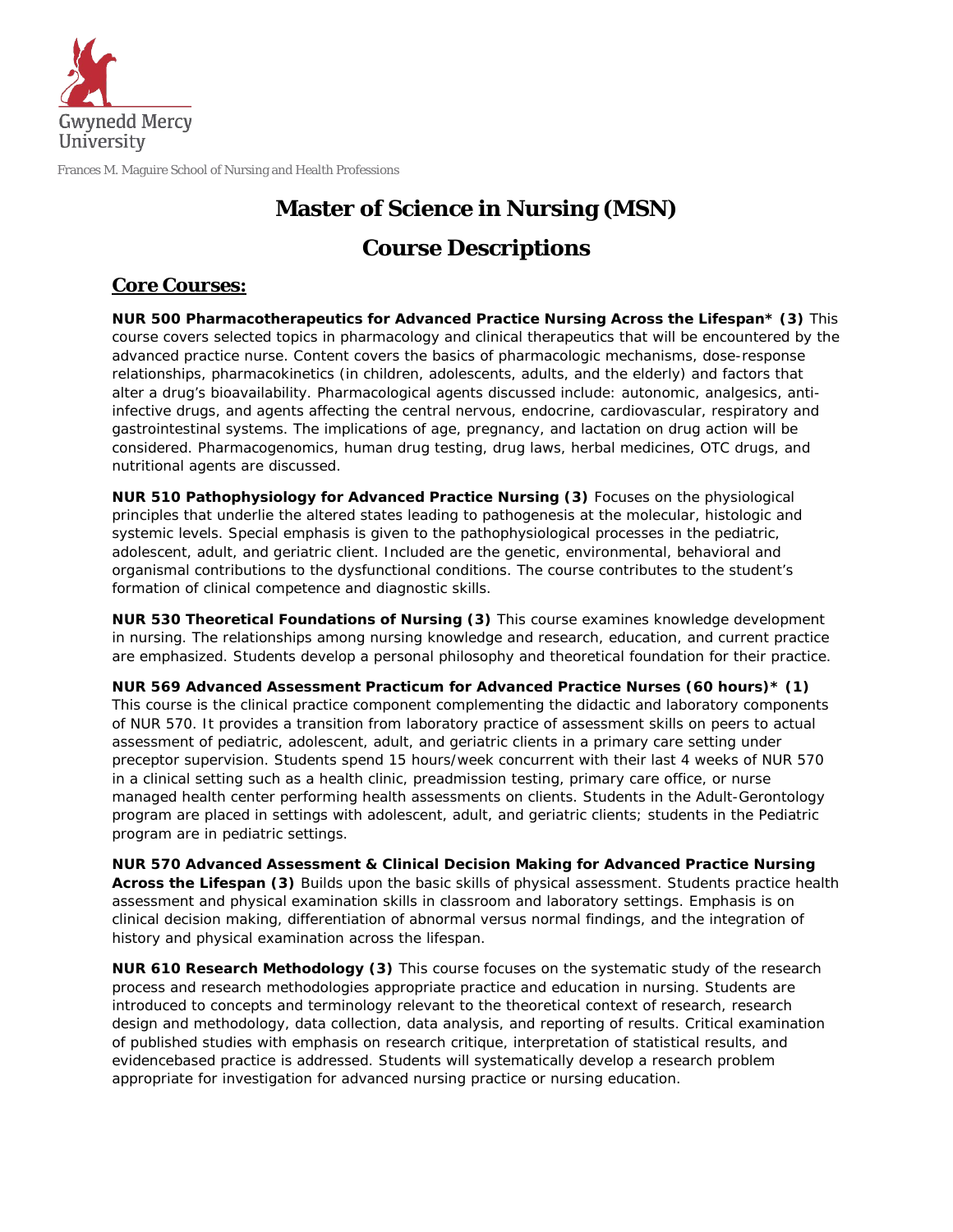**NUR 615 Research Seminar (3)** This course provides an analysis of the multiple roles of the nurses as researcher. The various roles of the nurse researcher including proposal development and refinement, data collector, data entry, securing funding, and dissemination of findings will be examined. Students will have the opportunity to explore one of these roles in depth by completing clinical hours in the research role of her/his choice.

*\*Course not required for Nurse Education program*

## *Clinical Nurse Specialist: Adult Health with Gerontology*

**NUR 550 Advanced Adult Health Nursing with Gerontology (3)** Study of the aging process, current theories of aging, and effects of political, social and economic issues on the lifestyles of the aging population. Exploration of the roles of the Clinical Nurse Specialist in promoting the wellness model for adults. Examination of the federal, state and local laws that support and/or discourage promotion, restoration and maintenance of health for the aging population. The synergistic effects of heredity, environment, lifestyle, and access to adequate health care on clients' risks for morbidity, loss of independent living, and mortality are discussed. Review of current research on normative aging, health belief models, and health promotion strategies.

**NUR 551 Advanced Adult Health Nursing with Gerontology II (3)** Further study of the aging process focusing on the roles of the Clinical Nurse Specialist in the provision and management of complex care required by older adults in a variety of settings. Emphasis is placed on the development of strategies to delay, limit, and/or prevent the debilitating effects of chronic illness. Continued investigation of origins and effects of public laws on the social and economic forces that govern health and provision of holistic, restorative care in collaboration with clients, their families, and other health care providers. Discussion of ethical issues frequently encountered in the provision of long-term care. Analysis of current nursing research related to health problems of older adults and the delivery of care in long-term settings.

**NUR 552 Practicum - Advanced Adult Health Nursing with Gerontology I (3)** Focuses on application of the roles of the Clinical Nurse Specialist in community-based settings where adults live, work, recreate, and receive health care services. Under preceptor supervision, students utilize the nursing process to promote wellness and reduce the older adult client's risk for morbidity and loss of independence. Students apply theoretical models in analyzing individual, familial, cultural, political, and socioeconomic forces that enhance or impede the older adult's health and wellness. Opportunities for collaboration with federal, state and local agencies providing services to older adults and their families are provided.

**NUR 553 Practicum - Advanced Adult Health Nursing with Gerontology II (3)** Focuses on synthesis of the Clinical Nurse Specialist's roles as clinical expert, educator, manager, researcher, and consultant in caring for older adults requiring long-term care at home or in a variety of institutional settings. Under preceptor supervision, students apply current nursing research to manage nursing diagnoses frequently occurring in clients in long-term care environments. Students also explore legal and ethical issues affecting quality of life and end of-life decision making such as guardianship, ombudsman programs, residents' rights, and advanced directives. Issues related to financing/reimbursement, staffing, facility accreditation, certification, licensure, and quality improvement strategies are explored.

#### *Management or Teaching Role Area For Clinical Nurse Specialists (CNS students must select either Teaching or Management area)*

**NUR 602 Organizational Behavior for Advanced Practice Nurses (3)** Examination of human behavior within the context of health care delivery systems. Emphasis is on the impact of rapidly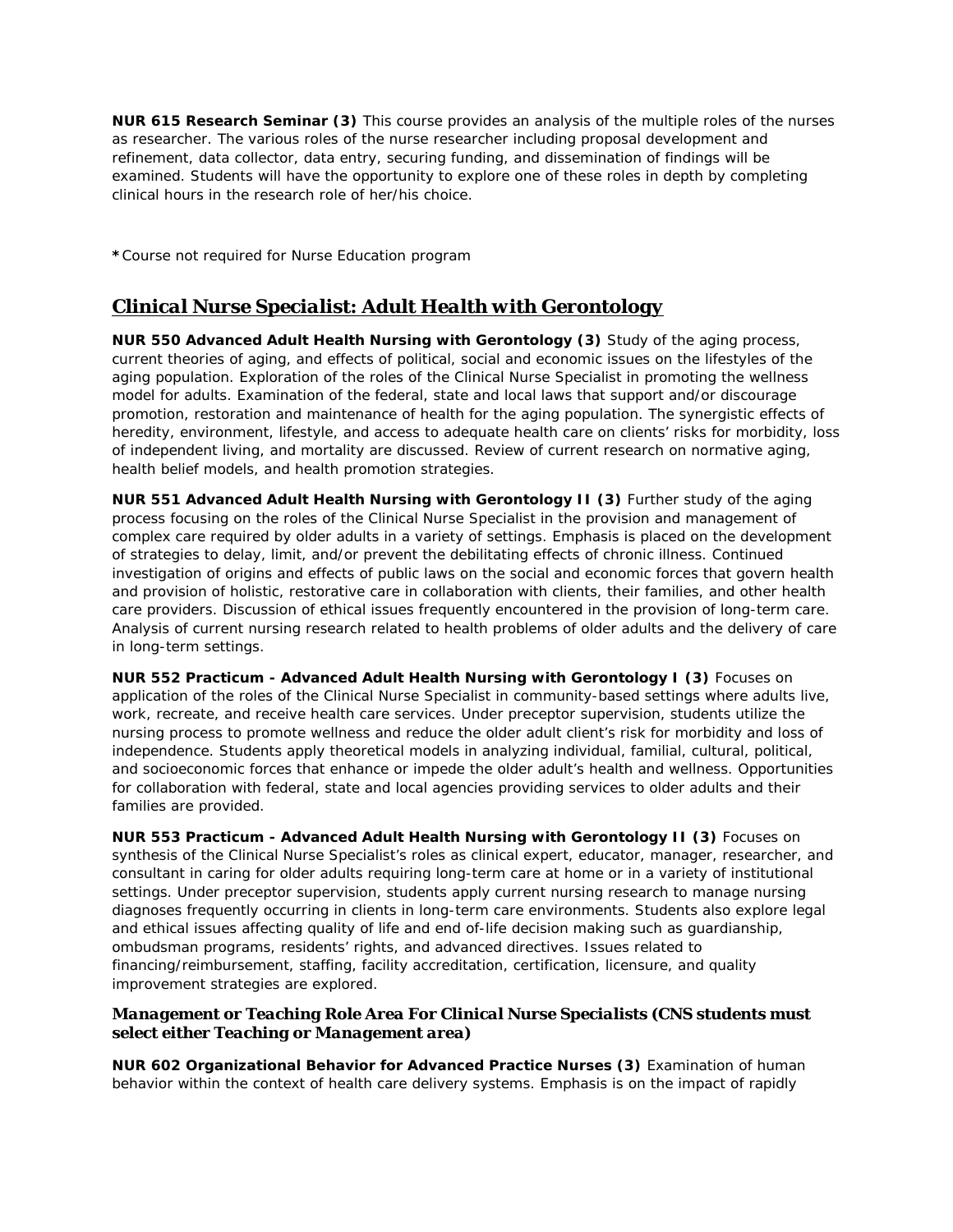accelerating change and effective management of change. Theories of organizational behavior are presented in light of specific organizational problems that impact advanced practice nursing.

**NUR 603 Clinical Practicum - Management Role (6)** Examination of management processes as they relate to advanced practice nursing and the health care delivery system. Fiscal responsibility including budget preparation and implementation will be incorporated.

#### **OR**

**NUR 605 Curriculum Design (3)** A study of the components and processes of curriculum design in relation to associate and baccalaureate nursing education. Historical, philosophical, and current educational issues impacting the curriculum are analyzed.

**NUR 606 Clinical Practicum - Teaching Role (6)** Application of theoretical content to the selected functional area of the teaching role. Provides opportunities for students to translate content related to the specialty area, curriculum design, learning theories and teaching strategies into practice in a nursing education setting. Emphasis is placed on teaching and faculty role components which are address within the framework of higher education.

### *PRIMARY CARE NURSE PRACTITIONER*

**NUR 572 Nurse Practitioner Role Seminar (3)** This course will examine the advanced practice nursing roles. Included is analysis of the domains of the nurse practitioner role: managing patient health/illness status; the healing role of the nurse; teaching and counseling; monitoring and ensuring the quality of health care practice; and organizational and role competencies. The focus is on the historical, social, political, legal, and economic issues related to advanced practice nursing.

# *Nurse Practitioner Track - Gerontology*

**NUR 580 Management of Adult - Geriatric Health Concerns I (3)** This course provides student with the theoretical base to assess, diagnose and manage the primary care of adolescent, adult, and geriatric clients with selected common acute and chronic health problems including appropriate diagnostic procedures, laboratory tests, and follow up care for clients. Evidence-based practice is utilized as the basis for primary care management and decision making. In addition, students will utilize a variety of health technologies including electronic health records, electronic health databases, and personal digital assistants. Prerequisites: Completion of core.

**NUR 581 Adult - Geriatric Nurse Practitioner Practicum I (6)** This courses is a clinical practice component complementing the didactic of NUR 580. Experiences are provided for comprehensive health assessment and beginning management of adolescent, adult, and geriatric clients through interviewing and history taking, physical examination, laboratory testing, clinical decision making and formulation of plans of care in a primary care setting. Focus includes health promotion, disease prevention and management of acute/episodic health care and selected chronic and co-morbid illnesses.

**NUR 582 Management of Adult - Geriatric Health Concerns II (3)** This course builds upon prior content of Adult – Geriatric Health Concerns I. The course utilizes a holistic approach focused upon complicated and complex chronic and acute problems common in the adolescent, adult, and geriatric population in a primary care setting. Critical thinking based on synthesizing knowledge and skills from all previous courses is applied in the development of a comprehensive evaluation and management plan of care for individual clients. The collaborative aspect of the nurse practitioner roles in educating and particularly in the management of clients with complex needs is addressed. The role of the client and family as active participants in the holistic plan of care is emphasized.

**NUR 583 Adult - Geriatric Nurse Practitioner Practicum II (6)** This course is the clinical practice component complementing the didactic of NUR 582 and building upon the foundation and previous experience from Advanced Assessment, Management of Adult-Geriatric Health Concerns I, Adult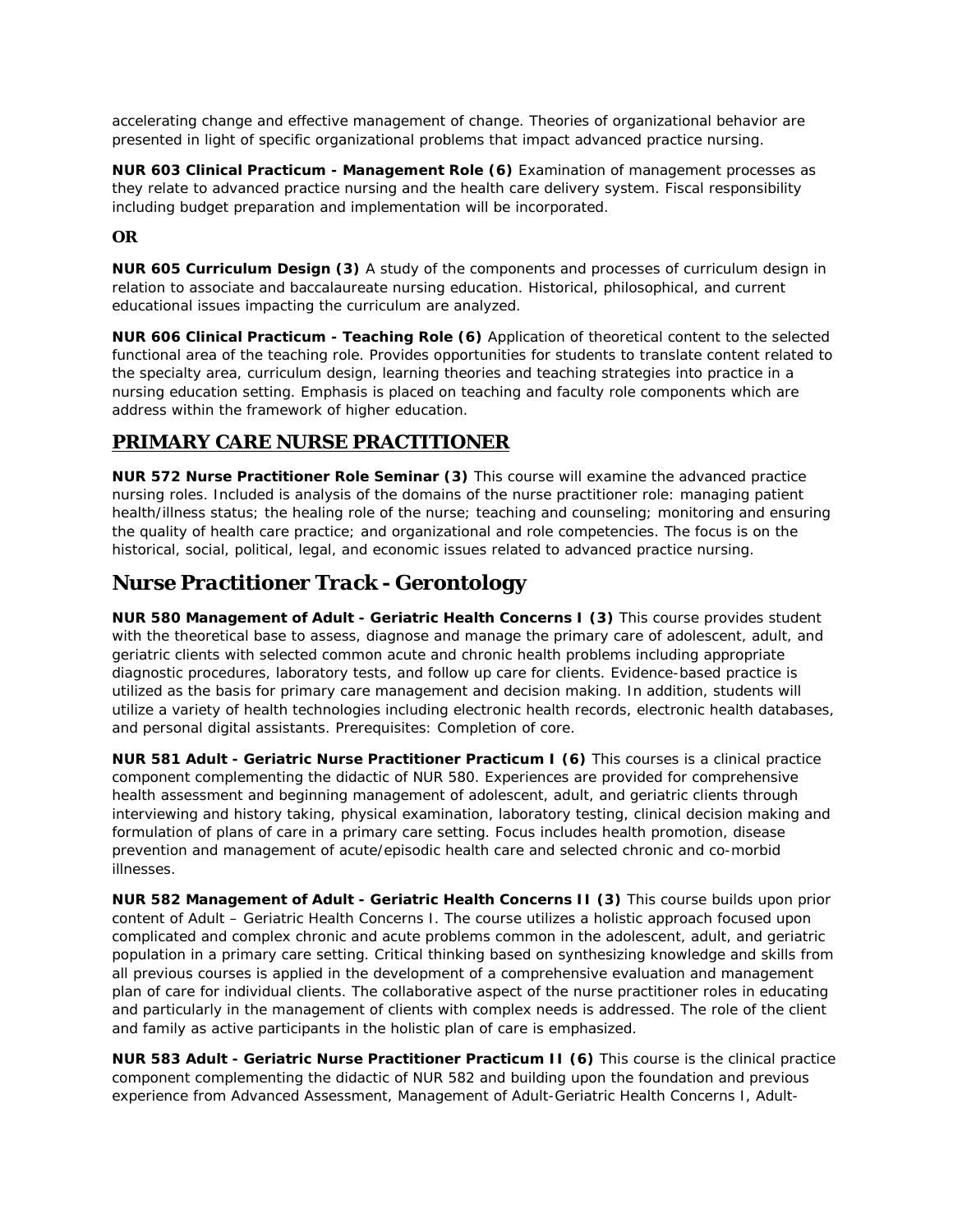Geriatric Nursing Practitioner Practicum I, and core courses in the sciences and research. Ongoing experiences are provided for comprehensive health assessment and management of adolescent, adult, and geriatric clients in the areas of prevention, minor acute/episodic health care needs and stable chronic illness. Emphasis is placed on expanding depth and scope, increasing independence, refining previously acquired skills and managing clients with multiple health problems.

# *Pediatric Nurse Practitioner Nursing Courses*

**NUR 590 Management of Pediatric Health Concerns I (3)** Focuses on the role of the Pediatric Nurse Practitioner as the provider of primary pediatric health care. Uses a developmental approach to the management of children from birth through adolescence. Content focuses on normal growth and development throughout childhood, health promotion and maintenance and the management of minor acute health problems. Emphasizes a holistic approach which incorporates family dynamics, developmental tasks, health beliefs, cultural, spiritual, educational, and economic issues of the pediatric client. Appropriate methods of client/family teaching, anticipatory guidance, support and counseling are taught and demonstrated.

**NUR 591 Pediatric Nurse Practitioner Practicum I (6)** Provides the advanced practice nursing student with clinical experience in primary pediatric health care settings. Provides opportunities to practice comprehensive health care with a variety of pediatric clients under the supervision of an approved preceptor. Students are expected to perform comprehensive health histories and physical examinations, 62 order appropriate laboratory tests, utilize clinical decision making and formulate a plan of care within the primary care setting. Areas of clinical experience include routine health care visits for children from birth to adolescence incorporating health promotion and disease and injury prevention as well as care for children with acute episodic health conditions. Emphasizes a holistic approach to ambulatory health care. Case presentation skills are developed within a safe and nurturing environment.

**NUR 592 Management of Pediatric Health Concerns II (3)** Provides the Pediatric Nurse Practitioner student with the necessary knowledge to diagnose and manage the primary health needs of children from birth to adolescence. Emphasis is placed on a systems approach to diagnosis and management of common acute illnesses and stable chronic illnesses. Integration of concepts of health maintenance and promotion throughout the curriculum. Holistic approach to ambulatory health care which emphasizes the social, spiritual, cultural, educational, developmental, and economic needs of the patient and family.

**NUR 593 Pediatric Nurse Practitioner Practicum II (6)** Culminating clinical experience for the Pediatric Nurse Practitioner student. Focuses on providing students with opportunities to develop knowledge and skills necessary to assist infants through adolescents with the most common health problems. Experiences will include acute episodic illnesses, stable chronic conditions, as well as continued emphasis on health promotion and maintenance. Emphasizes a holistic approach to ambulatory health care which incorporates the social, spiritual, cultural, educational, developmental, and economic needs of the client and family. By the completion of this course, the student is expected to be able to function independently as a beginning Pediatric Nurse Practitioner.

# *Nurse Educator*

**NUR 604 Learning Theories (3)** Concepts of learning and selected learning theories are explored, compared and contrasted, and applied within nursing education. Students are guided in evaluating the learning process from both research and experiential perspectives. The interface between instructional technology and learning is explored within the context of learning styles and expectations of millennial learners.